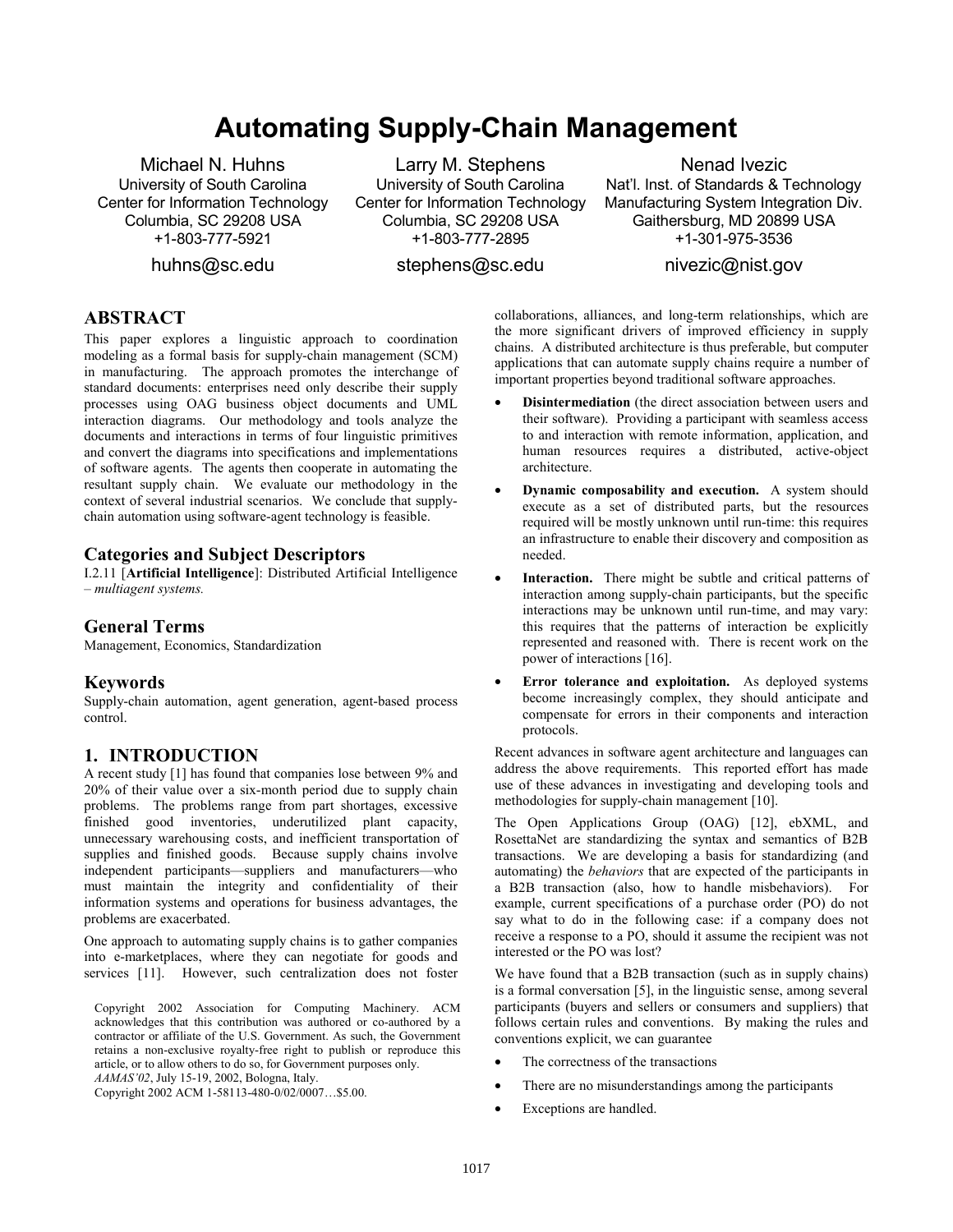Our approach is an agent-based coordination methodology [8,9,13], utilizing linguistic models with formal logic, process semantics, and accommodations for exceptions.

## **2. METHODOLOGY**

We have been working to identify and test methods for automating supply-chain management. The general approaches that have been suggested for automation can be categorized as centralized, distributed, and agent-based. As discussed in the above section, the requirements for robustness and efficiency favor an agent-based approach. Previous coordination methodologies developed in the area of autonomous agents are relevant to SCM [10,14,15]. We performed preliminary evaluations of these methodologies and designed a prototype software system that could automate the construction of industrial supply chains and B2B processes. For a given B2B scenario, the prototype software system:

- 1. Captures the scenario as a UML interaction diagram
- 2. Converts the UML description into a DAML-OIL (DARPA Agent Markup Language-Ontology Interchange Language) [2] description
- 3. Processes the DAML-OIL description of the interaction diagram to extract B2B conversations
- 4. Creates state machines for agent behavior in B2B transactions
- 5. Augments the state machines to include exception-handling
- 6. Enacts agents to represent the B2B participants and their software systems.

We performed our analysis within the context of several industrially specified scenarios formulated by the OAG. The scenarios are typified by the UML interaction diagram in Figure 1. Such scenarios, and their associated interaction diagrams, would represent the starting points for setting up automated supply chains among a number of independent organizations. Figure 2 shows the resultant use cases (for a scenario involving Ford and four of its suppliers) that can be identified from the interaction diagram. Our precise methodology is

- 1. Participants construct an interaction (i.e., sequence) diagram in UML. The messages in the sequence diagram must be standard business documents, such as the OAG Business Object Documents (BODs).
- Participants provide values for the parameters of the BODs. To automate this, a tool is being constructed that parses the interaction diagram, identifies the BODs, and queries the participants for the values. For example, the parameters needed in the subsequent phase to identify the threads of a purchase-order conversation are as follows:
	- a. ProcessPO (id, sender, receiver)
	- b. AckPO (id, sender, receiver, {partial/final}, {accept/reject/modify})
	- c. ShowShipment (id, sender, receiver)
	- d. ProcessInvoice (id, sender, receiver)

We represent this information in DAML-OIL and store it in a .daml file. The file is then validated against the DAML-OIL representation for standard BODs that we created.

3. The Conversation Table Generator software takes as input the DAML-OIL file representing a particular scenario and produces a conversation table. Entries in this table are produced by applying the following general rules:

```
• Rule 1:
If first message in a scenario 
Then all entries := 0. 
Else If messageID(BOD-instance) == 
   messageID(earliest BOD-instance) 
Then respondTo(BOD-instance) := 
  messageNumber(earliest BOD-instance) 
Else If messageID(BOD-instance) has no 
   earlier match AND 
   sender(BOD-instance) == 
     receiver(previous BOD-instance) 
Then respondTo(BOD-instance) := 
   messageNumber(previous BOD-instance) 
Else respondTo(BOD-instance) := 0 
• Rule 2:
```

```
If type(BOD-instance) == AckPO 
   AND NOT decision(BOD-instance) == Refuse 
   OR type(BOD-instance) == ShowShipment 
   OR type(BOD-instance) == ReceivePO 
   OR type(BOD-instance) == ANSI_X12_855 
Then
   replyTo(BOD-instance) := 
     respondTo(BOD-instance) AND 
   resolve(BOD-instance) := 
     respondTo(BOD-instance) AND 
   complete(BOD-instance) := 0 
Else replyTo(BOD-instance) := 0 AND 
   resolve(BOD-instance) := 0 
• Rule 3:
If type(BOD-instance) == ProcessPO OR 
   type(BOD-instance) == ANSI_X12_850 
Then
   complete(BOD-instance) := 0 
Else If [type(BOD-instance) == 
            ProcessInvoice OR 
   type(BOD-instance) == AckPO AND 
   decision(BOD-instance) == Refuse] AND 
   messageID(BOD-instance) == 
     messageID(earliest AckPO-instance) AND 
   status(earliest AckPO-instance) == Final 
Then
   complete(BOD-instance) := 
     messageNumber(earliest AckPO-instance)
```
- 4. From the conversation table, the Dooley Graph Generator software generates a collaboration diagram (Dooley graph).
- 5. From the Dooley graph, the Agent Generator software generates the state machines for agent behaviors representing each role that the business entities are assuming.

The interactions in Figure 1 consist of the exchange of structured documents termed by the OAG Business Object Documents (BODs). For B2B interactions, a ProcessPO BOD is a *directive* that carries the composite semantics of *request* and *inform*, i.e., the sender requests the recipient to evaluate the PO and inform the sender of the results. The informal semantics is that ProcessPO will be followed by a response from the recipient, and that the response will be either an AckPO or a DeclinePO.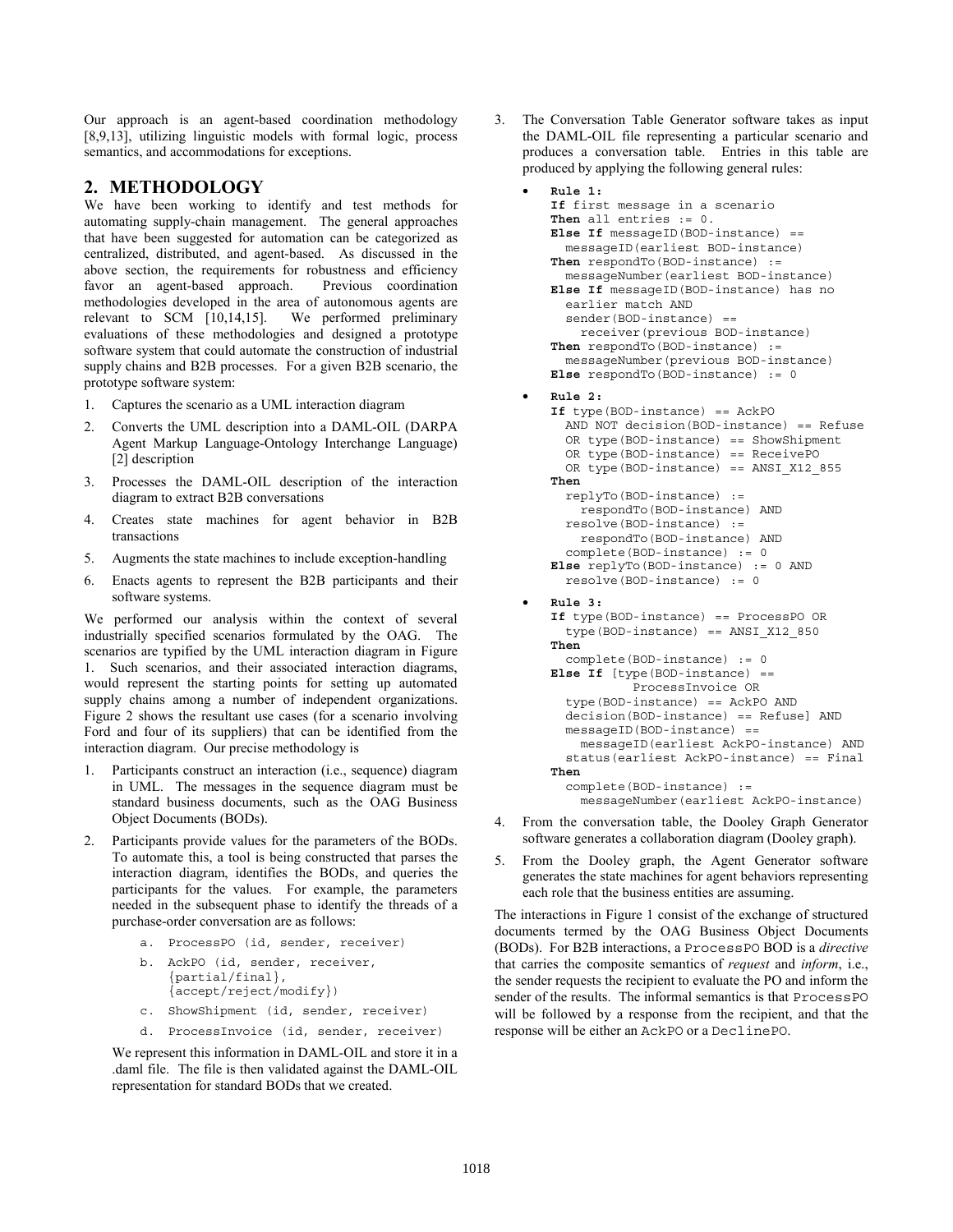

**Figure 1: Interaction diagram for the OAG scenario involving Ford and its suppliers.** 

A more formal semantics can be specified using DAML-OIL. This is shown for the Ford scenario in Appendix A. Alternatively, the semantics for the BODs can be represented using the PSL formalism [6].

Such BOD semantics are used to construct conversation tables (as shown in Table 1) automatically and then check the consistency of the messages in the tables. Each message (document) that is exchanged during a B2B transaction is analyzed in terms of four



**Figure 2: Use-case model for Ford supply-chain interoperability scenario.** 

(antisymmetric and irreflexive) binary relations: (1) *respondsTo*, (2) *repliesTo*, (3) *resolves*, and (4) *completes*. Please see [14,15] for a precise specification of the semantics of these relations.

They enable different B2B protocols to be compared and analyzed for correctness and completion. They also enable a large protocol to be decomposed into a number of smaller, standardized subprotocols, where the participants have simple predefined roles.

The next steps in the methodology are to convert the messages in the conversation table into a bipartite conversation graph, as shown in Figure 3, and then into a collaboration diagram (Figure 4) that delineates the specific conversations in which each participant is engaged. The arcs in Figure 3 help identify the roles of the participants in the B2B transactions. The notation Ford1 indicates that message 1 (to Jarvis) is being sent by Ford; the notation 4Ford indicates that message 4 (sent by Jarvis) is being received by Ford. More specifically, the arc from Ford1 to 4Ford indicates that Jarvis in message 4 is *replying* to Ford's message 1 (ProcessPO). The arc from Lubetec6 to 2Lubetec indicates that message 6 (ShowShipment) *resolves* Ford's message 2 (ProcessPO). The arc from Ford2 to 7Ford indicates that message 7 *completes* intermediate messages 5, which, in turn, *resolves* message 2. Rules for constructing these arcs are found in [14].

This graph is the basis for constructing Dooley graphs [14], shown in Figure 4 in their equivalent form as collaboration diagrams. Dooley graphs help identify the roles of participants in a B2B transaction. Note that participants in collaborations can fill different roles at different times, and thus can be involved in many simultaneous conversations. The role changes that occur over time for each participant in a B2B transaction can be shown as histories or as partitioned character timelines. We show these for the Ford scenario in Table 2.

Both Singh [14] and Parunak [15] encountered the problem that parts of a conversation that *should* be connected are not. This is because some messages require multiple responses, and their methodology could not capture this. For example, a ProcessPO message is two requests: "Will you supply the item?" and "Will you inform me when you ship?" We have solved this by allowing partial replies to earlier messages. The result is that parts of an overall conversation are reconnected meaningfully, thereby preventing the proliferation of participant roles.

A software agent can fill each of the roles that can be identified in the collaboration diagram. Moreover, the diagram for each role can be converted directly into a state-machine description for the behavior of the agent. This leads to a capability for automatically generating the agents, who then operate as managers of the B2B supply-chain process. Several of the state-machine behavioral descriptions are shown in Figure 5, with a textual description for one of the Ford roles as follows:

| Agent State Machine Behavior for Ford2      |             |           |  |  |  |  |
|---------------------------------------------|-------------|-----------|--|--|--|--|
| States: Start, State1, Stop, State2, State3 |             |           |  |  |  |  |
| Arcs are                                    |             |           |  |  |  |  |
| send: ProcessPO                             | from Start  | to State1 |  |  |  |  |
| receive: Refuse                             | from Statel | to Stop   |  |  |  |  |
| receive:AckPO                               | from State1 | to State1 |  |  |  |  |
| receive: Timeout                            | from State1 | to Start  |  |  |  |  |
| receive:AckPO                               | from Statel | to State2 |  |  |  |  |
| receive: ShowShipment                       | from State2 | to State2 |  |  |  |  |
| receive: ProcessInvoice from State2         |             | to State3 |  |  |  |  |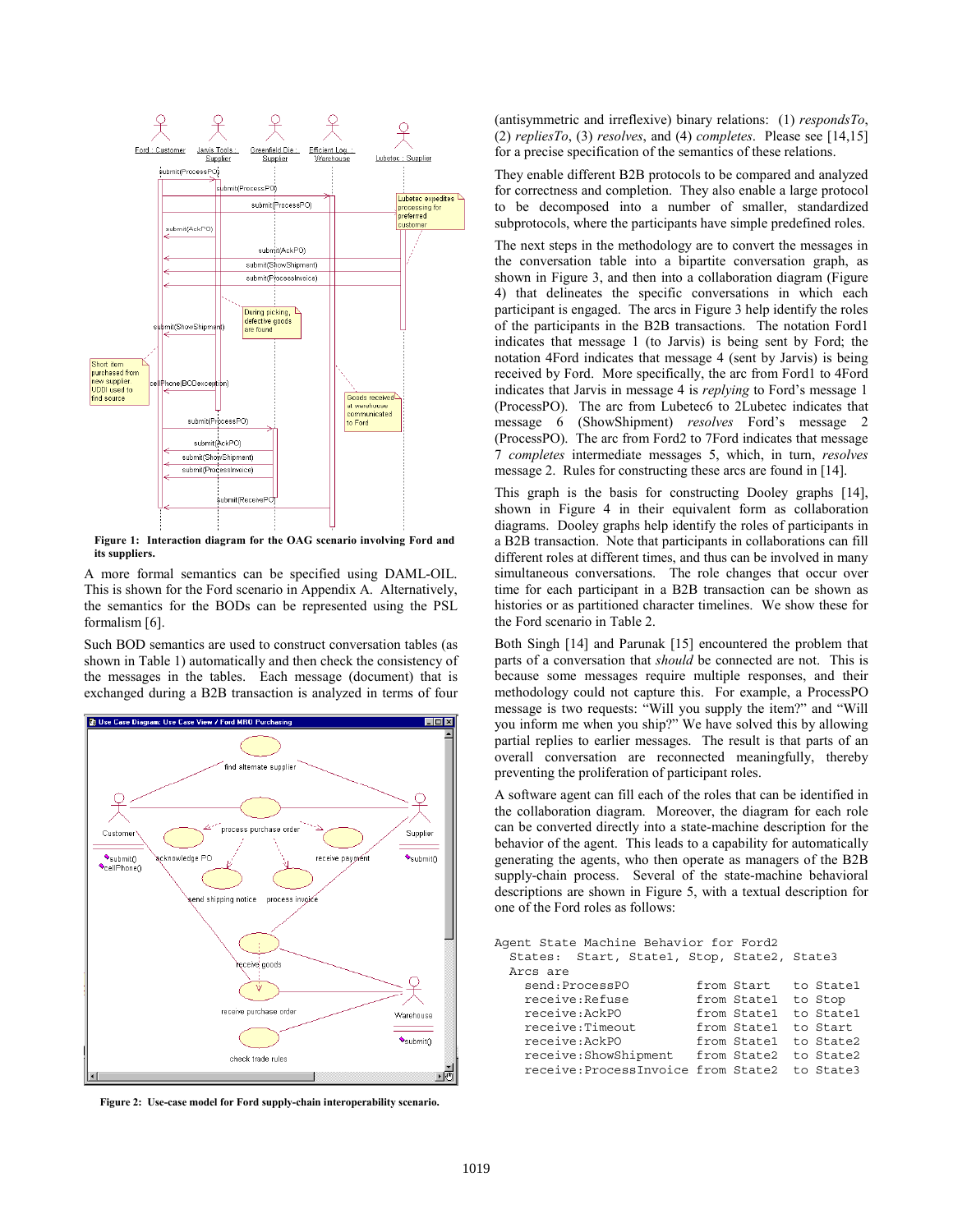| <b>Table 1. Conversation Table for Ford Interoperability Scenario</b> |               |                 |                  |                      |                                |                |                |
|-----------------------------------------------------------------------|---------------|-----------------|------------------|----------------------|--------------------------------|----------------|----------------|
| $\mathbf{D}$                                                          | <b>Sender</b> | <b>Receiver</b> | <b>Message</b>   | <b>Respond</b><br>To | <b>Reply</b><br>T <sub>o</sub> | <b>Resolve</b> | Complete       |
| 1                                                                     | Ford          | <b>Jarvis</b>   | ProcessPO        |                      |                                |                |                |
| $\overline{2}$                                                        | Ford          | Lubetec         | ProcessPO        |                      |                                |                |                |
| 3                                                                     | Ford          | E Logistics     | ProcessPO        |                      |                                |                |                |
| $\overline{4}$                                                        | <b>Jarvis</b> | Ford            | AckPO            | 1                    | $\mathbf{1}$                   | $\mathbf{1}$   |                |
| 5                                                                     | Lubetec       | Ford            | AckPO            | $\overline{2}$       | $\overline{2}$                 | $\overline{2}$ |                |
| 6                                                                     | Lubetec       | Ford            | ShowShipment     | $\overline{2}$       | $\overline{2}$                 | $\overline{2}$ |                |
| 7                                                                     | Lubetec       | Ford            | ProcessInvoice   | $\overline{2}$       |                                |                | 5              |
| 8                                                                     | <b>Jarvis</b> | Ford            | ShowShipment     |                      | $\mathbf{1}$                   | $\mathbf{1}$   |                |
| 9                                                                     | <b>Jarvis</b> | Ford            | Refuse           | 1                    |                                |                | $\overline{4}$ |
| 10                                                                    | Ford          | Greenfield      | ProcessPO        | 9                    |                                |                |                |
| 11                                                                    | Greenfield    | Ford            | AckPO            | 10                   | 10                             | 10             |                |
| 12                                                                    | Greenfield    | Ford            | ShowShipment     | 10                   | 10                             | 10             |                |
| 13                                                                    | Greenfield    | Ford            | ProcessInvoice   | 10                   |                                |                | 11             |
| 14                                                                    | E. Logistics  | Ford            | <b>ReceivePO</b> | 3                    | 3                              | 3              |                |

#### **Table 2. Messages and histories with partial replies**

| Role                   | <b>History</b>                                                                                                                                                                                                   |
|------------------------|------------------------------------------------------------------------------------------------------------------------------------------------------------------------------------------------------------------|
| Ford                   | $(F1, 1, J1); (F2, 2, L1); (F3, 3, E1); (J1, 4, F5);$<br>$(L1, 5, F6);$ $(L1, 6, F2);$ $(L2, 7, F2);$ $(J1, 8, F1);$<br>(J2, 9, F1); (F4, 10, G1); (G1, 11 F7); (G1, 12, F4);<br>$(G2, 13, F4)$ ; $(E1, 14, F3)$ |
| Jarvis                 | $(F1, 1, J1); (J1, 4, F5); (J1, 8, F1); (J2, 9, F1);$                                                                                                                                                            |
| Lubetec                | $(F2, 2, L1);$ $(L1, 5, F6);$ $(L1, 6, F2);$ $(L2, 7, F2);$                                                                                                                                                      |
| Greenfield             | $(F4, 10, G1); (G1, 11 F7); (G1, 12, F4); (G2, 13, F4);$                                                                                                                                                         |
| Efficient<br>Logistics | (F3, 3, E1); (E1, 14, F3)                                                                                                                                                                                        |

## **3. Automated Exception Handling**

## **3.1 Types of Exceptions**

Exceptions can occur at a variety of places in a B2B process and in a variety of forms. In order to accommodate exceptions, they must all be anticipated. One way of doing this exhaustively is to consider the inverse of all goals, as done in [7], which helps in identifying the failure mechanisms for all goals. We have applied this to our specific B2B scenario, with the following result:

- *Goal*: Unachieved state
- *Deadline*: Missed; Achieved late
- *Product goal*: Product violates constraints; Wrong quantity
- *Payment*: Missed; Sent late; Wrong amount
- *Order*: Product violates constraints; Wrong quantity; Missed deadline; Wrong customer
- *Storage*: Wrong product; Wrong quantity; Wrong location
- *Delivery*: Wrong product; Wrong quantity; Missed deadline; Wrong customer; Wrong location

An alternative approach is an exception-type taxonomy [3,4].

#### **3.2 Incorporating Exceptions in Agents**

The result of applying this exception-handling analysis to B2B transactions consisting of OAG BODs is that for messages

> refuse  $\rightarrow$  refuse | commit | timeout  $commit \rightarrow$  refuse | commit | timeout

and for actions on state transitions

 $getAcknowled\rightharpoonup getAckPO | getRefuse$ 

 $getAcknowled\rightharpoonup getAckPO | getRefuse$ 

where the symbol  $\rightarrow$  means "is replaced by." The result is an agent description that handles exceptions automatically, leading to a robust implementation of B2B transactions. Figure 6 shows how an agent description is augmented to consider exceptions.

Figure 7 summarizes all of the steps in the methodology that we have formulated above.

## **4. DISCUSSION**

The methodology investigated in this paper provides a basis for the convergence of multiple standards for supply-chain management that could potentially become ready-to-use technology for software vendors. The methodology makes use of—and begins to formalize—the standard business documents that OAG and RosettaNet are developing. We have also produced a prototype that demonstrates how the methodology can be automated. Although promising, it has not yet been deployed.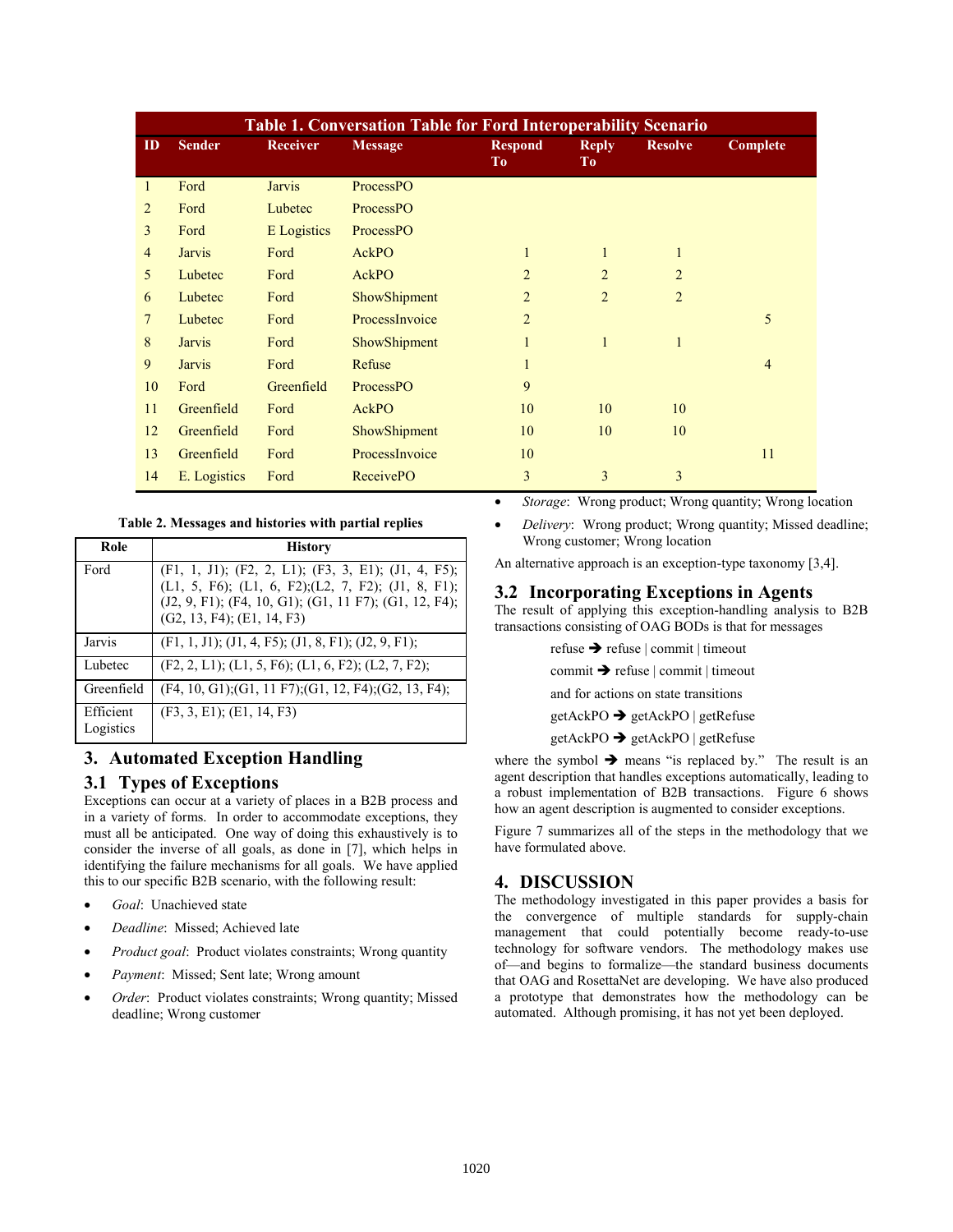

**Figure 3: Bipartite conversation graph derived from the conversation table for the Ford scenario.** 



**Figure 4: Collaboration diagram (Dooley graph) for Ford interoperability scenario, constructed from bipartite conversation graph and showing participant roles.** 



**Figure 5: State-machine behavioral descriptions for enacting agents that implement B2B supply-chain processes.**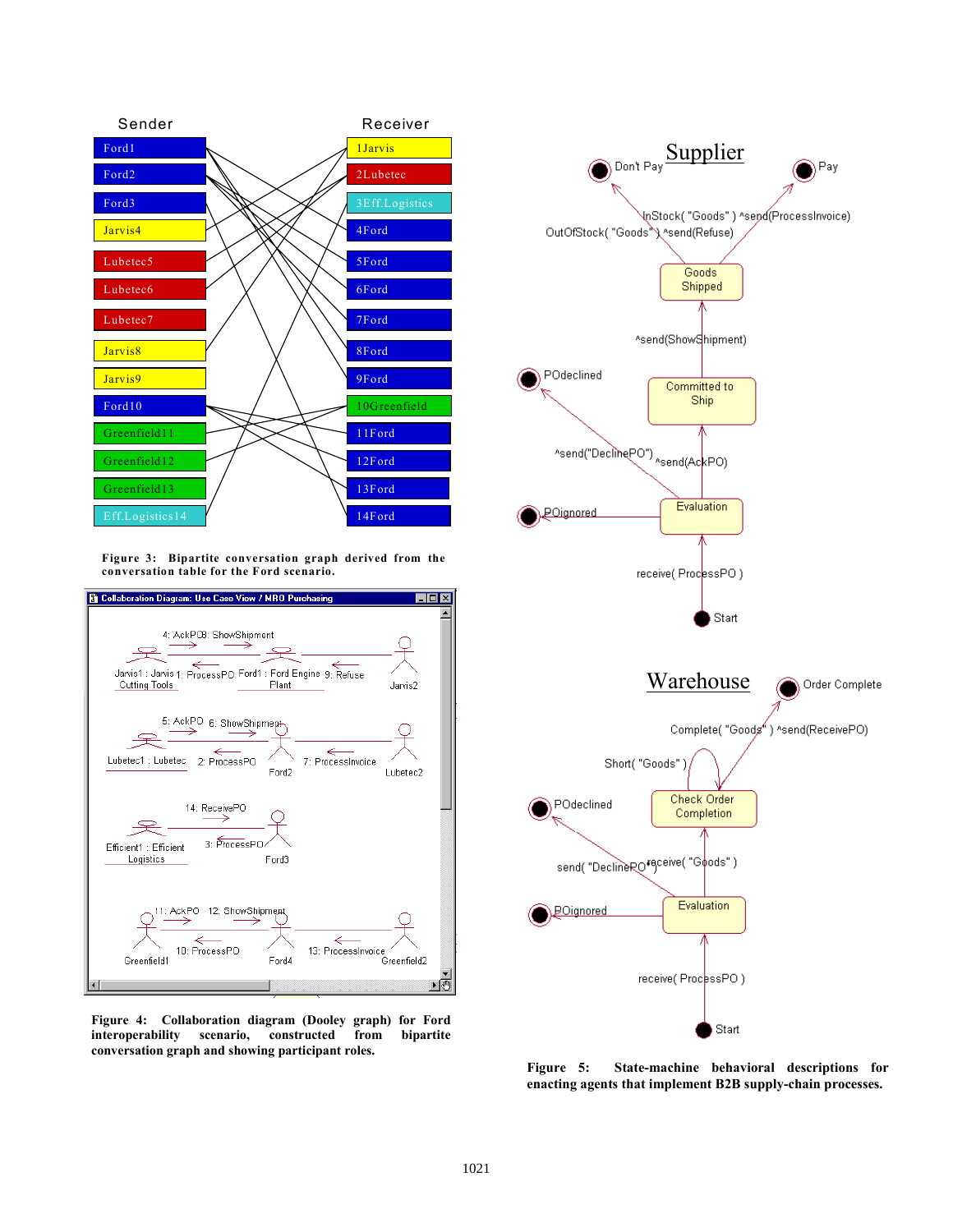

**Figure 6: Agent descriptions can be automatically augmented to handle exceptions.** 



**Figure 7: Agent-based coordination methodology for B2B automation.**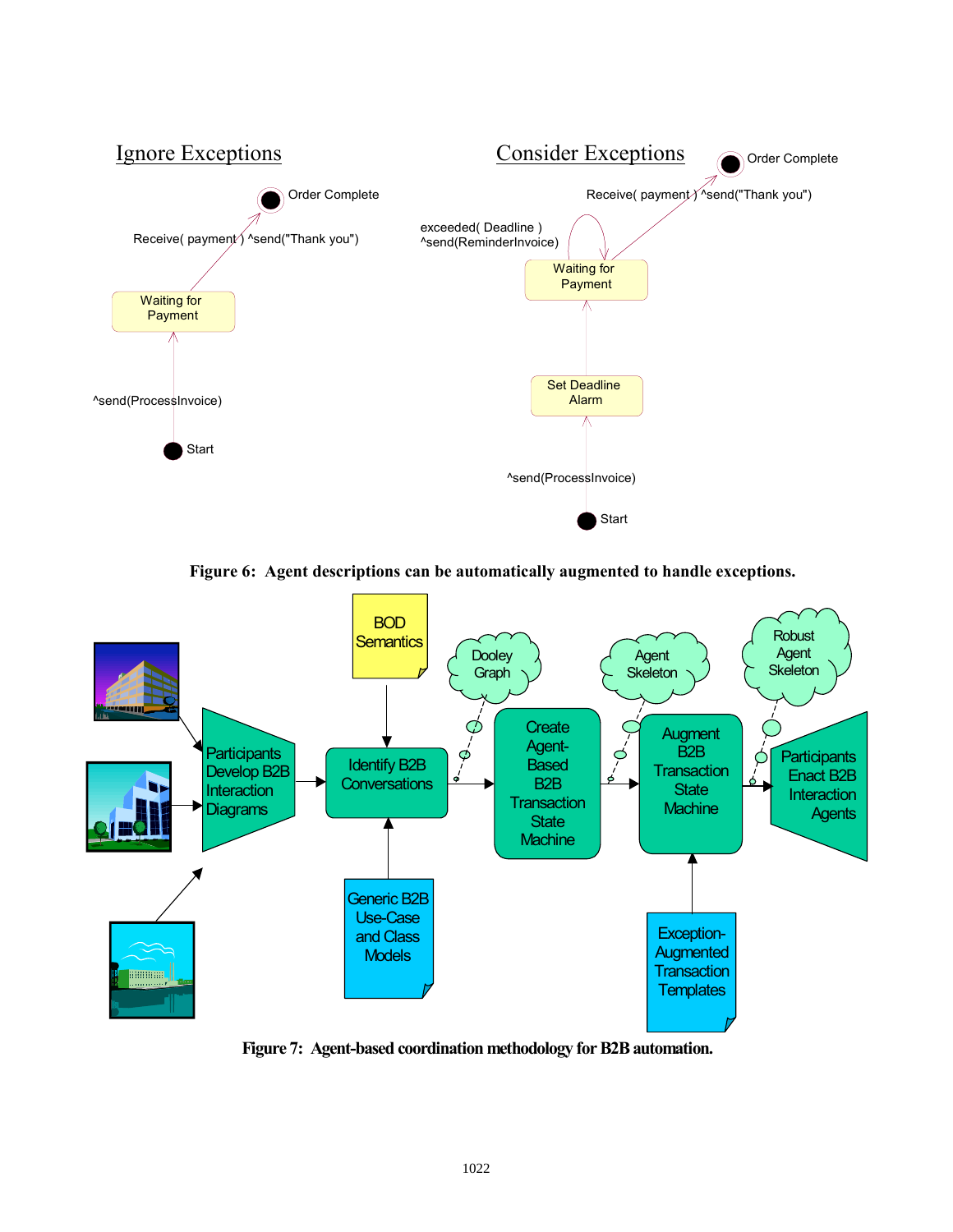Our investigation has considered a number of issues in the evaluation of SCM and B2B automation:

- 1. Investigation of approaches to coordination modeling. We selected an approach based on a linguistic analysis of conversations. The investigation included a proof-of-concept for a real-world supply-chain scenario.
- 2. Identification of example SCM standards to test the selected approach. We have identified Open Application Group (OAG) B2B standards as the most relevant for supply-chain management in the automotive and aerospace manufacturing areas. Two example SCM scenarios developed by Ford and Lockheed Martin were chosen from the OAG Vendor Challenge event. Our choice was based on the realism of these scenarios, which were developed by manufacturers.
- 3. Evaluation. The linguistic approach was formalized to capture SCM semantics, based on the scenarios of SCM interactions. A multistep, formal procedure was defined, and then evaluated on the selected SCM scenarios.
- 4. Prototyping of a computational procedure that demonstrates use of the approach on the example SCM standards. The prototype includes
	- 4.1. Representation of an interaction diagram in DAML-OIL (an emerging Semantic Web standard).
	- 4.2. Conversation Table Generator software, along with the rules for producing conversation tables.
	- 4.3. Collaboration Diagram (Dooley graph) Generator, which takes the output of the Conversation Table Generator and constructs intermediate graphs for conversation analysis.
	- 4.4. Formalization and classification of exceptions to normal behavior. A key contribution of this work is the framework in which business exceptions to "normal" behavior can be included and represented within our method. With this capability, an end-user has a means to represent the entire behavior of SCM roles in a uniform, repeatable way.
	- 4.5. Agent state-machine generator software that defines the behavior of individual roles involved in the SCM scenarios. It takes as input the collaboration diagrams and definition of exceptions to normal behavior and produces descriptions of behavior (i.e., state machines) for each participating role.

During the application of coordination modeling to handle real SCM standards and scenarios we have identified two technical issues. The first issue has to do with the adopted, foundational, semantic categories (i.e., respond, reply, resolve, and complete) that have been proposed as a basis for reasoning about interaction and coordination. We have discovered that the semantics of these categories are insufficient to capture some of the SCM details. The other issue has to do with the algorithm for generation of the collaboration diagrams that is based on these four categories and creates indeterminate situations in some cases. One way of dealing with these issues is through identifying a heuristic rule to constrain a space of possible behavior diagrams to those that are more manageable.

Convergence is occurring among the three major standards efforts: OAG, RosettaNet, and ebXML. Our results offer a

prototyped coordination modeling approach for aiding the convergence.

# **5. CONCLUSIONS**

The methodologies described here promote the interchange of standard business documents and compensate for exceptions that might occur during execution. Enterprises need only describe their supply processes using standard business documents and UML interaction diagrams. The methodologies and tools convert the diagrams into specifications for software agents, which then cooperate in automating the resultant supply chain.

This investigation has also identified additional work that needs to be done in order to refine the methodology, demonstrate its utility, and foster its adoption. The additional work includes

- Encoding the semantics of the complete set of BODs in DAML-OIL and/or PSL
- Resolving technical issues in a Dooley graph representation of conversations
- Formulating the agent-based coordination methodology for additional scenarios, enabling the automation of a larger set of interactions among B2B participants
- Collaborating with OAG, RosettaNet, OASIS, ebXML, and other B2B interest groups.

The final result will provide a major benefit to industrial and commercial efficiency, as well as competitiveness in global markets. Although our work to date indicates that supply-chain automation using software-agent technology is feasible, its widespread adoption will require appropriate standards so that companies can confidently invest their efforts in techniques that will truly be interoperable.

## **6. ACKNOWLEDGMENTS**

We have been collaborating with Michael Gruninger and James G. Nell at the U.S. National Institute for Standards and Technology, which supported the work reported here. Certain commercial products are identified in this paper. These products were used only for demonstration purposes. This use does not imply approval or endorsement by NIST, nor does it imply that these products are necessarily the best available for the purpose.

## **7. REFERENCES**

- [1] T.J. Becker, "Putting a Price on Supply Chain Problems: Study Links Supply Chain Glitches with Falling Stock Prices," Georgia Tech Research News, December 12, 2000 http://www.gtresearchnews.gatech.edu/newsrelease/ CHAINR.html.
- [2] Tim Berners-Lee, James Hendler, and Ora Lassila, "The Semantic Web," *Scientific American*, May 2001.
- [3] C. Dellarocas and M. Klein, "A Knowledge-Based Approach for Designing Robust Business Processes," in *Business Process Management: Models, Techniques, and Empirical Studies*, W.van der Aalst et al., eds., Springer-Verlag Lecture Notes in Computer Science 1806, pp. 50-65, 2000.
- [4] Chrysanthos Dellarocas, Mark Klein, and Juan Antonio Rodriguez-Aguilar, "An Exception-Handling Architecture for Open Electronic Marketplaces of Contract Net Software Agents," *Proceedings International Conference on Electronic Commerce*, ACM Press, October 2000